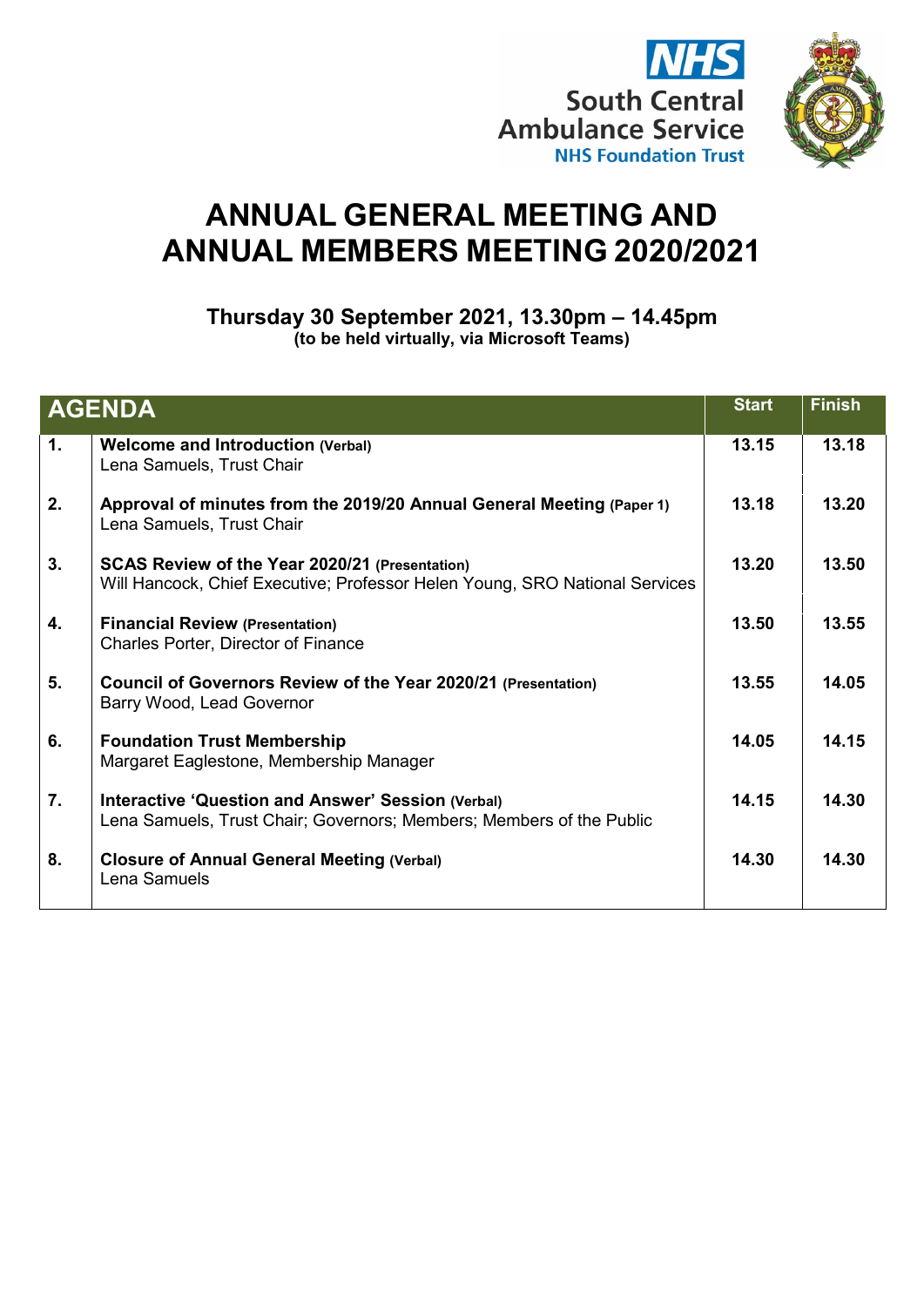



# **PAPER 1**

**Unconfirmed minutes of the South Central Ambulance Service NHS Foundation Trust 2019/20 Annual General Meeting held on Thursday 24 September 2020 via Microsoft Teams (due to Coronavirus/COVID-19)**

#### **Board members present (14/15)**

Lena Samuels (Chair); Sumit Biswas (NED); Les Broude (NED); Nigel Chapman (NED); Ian Green (NED); Mike Hawker (NED); Anne Stebbing (NED); Will Hancock (Chief Executive); John Black (Medical Director); Paul Kempster (Chief Operating Officer); Charles Porter (Director of Finance); Mike Murphy (Director of Strategy and Business Development); Melanie Saunders (Director of Human Resources and Organisational Development) - part; Jane Campbell (Acting Director of Patient Care)

#### **Apologies (1/15)**

Priya Singh (NED)

#### **In attendance (5)**

Rob Ellery (Assistant Director of Operational Improvement); Professor Helen Young (Director of Patient Care and Service Transformation – currently SRO for National COVID-19 Response Service); Steve Garside (Company Secretary); Louisa Humphrey (Senior Administrator); Gillian Hodgetts (Deputy Director of Communications and Marketing) - part

#### **Governors (7)**

Bob Duggan (Buckinghamshire/Lead Governor); Frank Epstein (Berkshire); Keith House (Local Authorities); Chas McGill (Hampshire); Tony Nicholson (Hampshire); Helen Ramsay (Oxfordshire); Ken Roberts (Buckinghamshire)

 $\mathcal{L}=\{x_1,\ldots,x_n\}$ 

# **Other – members of staff (4) and Trust members/members of the public (19)**

# **ANNUAL GENERAL MEETING**

#### **AGM19-20/01 - Chair's Welcome and Introduction**

The Chair welcomed all to the Trust's 2019/20 Annual General/Members Meeting. She explained that the COVID-19 pandemic had begun in the final quarter of the year, and also highlighted the Trust's key role as a 'care navigator'.

#### **AGM19-20/02 – Minutes from the 2018/19 Annual General Meeting**

The minutes of the 2018/19 Annual General Meeting were APPROVED without amendment.

#### **AGM19-20/03 – SCAS Review of the Year 2019/20**

The Chief Executive reminded those present of the Trust's current strategy and then moved on to present an overview of key achievements delivered during 2019/20, including those that represented innovative practice.

The Chief Executive highlighted how the Trust's performance during 2019/20 had been particularly strong and led to some really good outcomes for patients, be it 999, NHS111/Integrated Urgent Care or Patient Transport Services.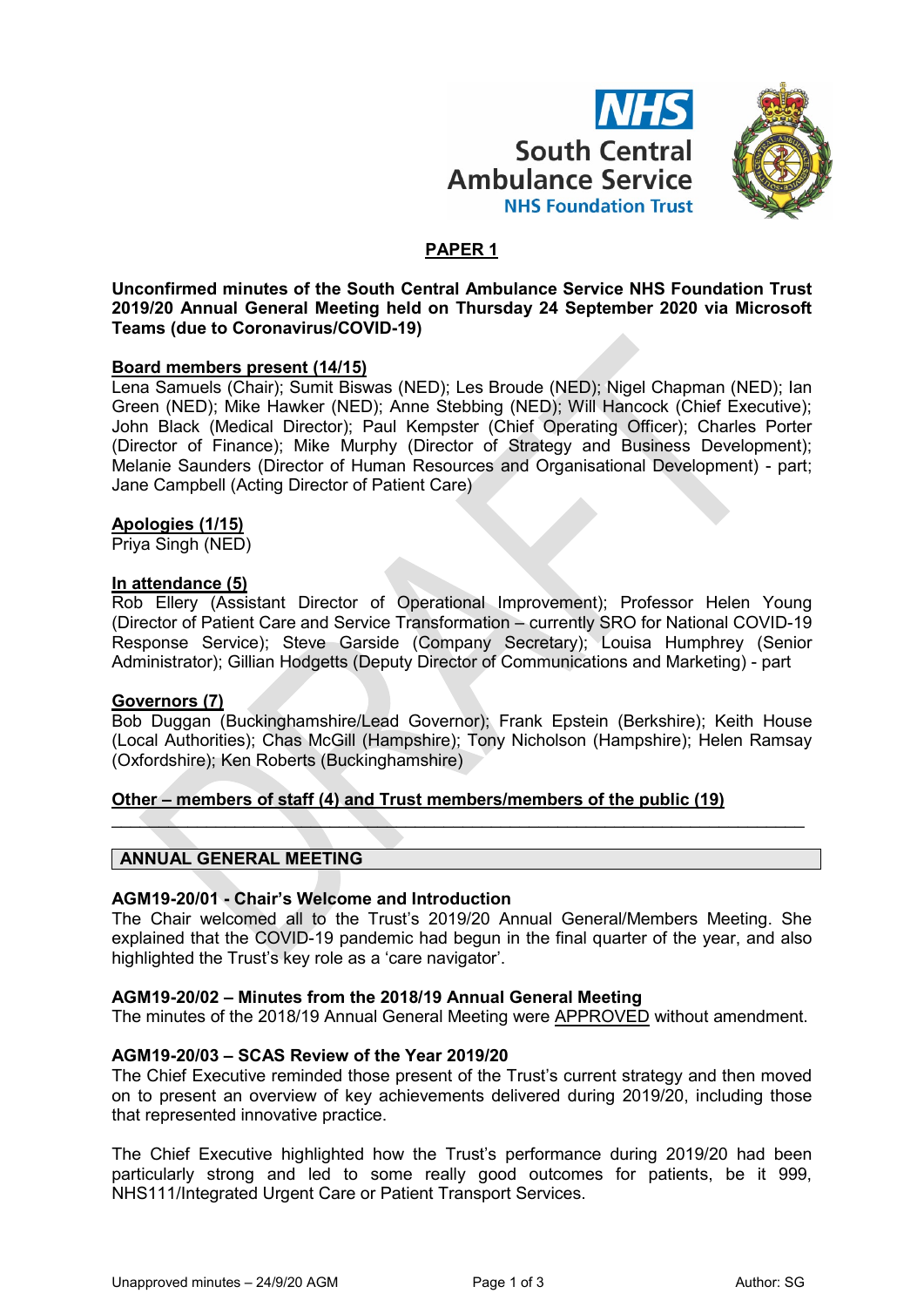Drawing on the theme of innovation, Rob Ellery (Assistant Director of Operational Improvement) discussed the NHS111 First pilot that SCAS was participating in with Portsmouth Hospitals University NHS Trust (PHT). Explaining the pilot in detail, including the benefits for patients, Rob Ellery advised those present that around 1,000 patients had now booked a slot into the Queen Alexandra Hospital Emergency Department since 30 June. He also noted that similar NHS111 First initiatives were due to be introduced in other Emergency Departments across SCAS' footprint.

The Chief Executive thanked Rob Ellery for his presentation, noting that the NHS111 First initiative was a real example of modernisation in the NHS.

In conclusion to the review of 2019/20 item, the Chief Executive expressed his gratitude to the SCAS Executive Team as well as all of the Trust's staff and volunteers.

## **AGM19-20/04 – Financial Review including presentation of the 2019/20 Annual Report and Accounts**

Charles Porter explained that the Trust's financial performance during 2019/20 had been solid and that the organisation's current financial situation could be described as stable but with increasing pressures. He provided an overview of income and expenditure, cash, capital and cost improvement programmes.

## **AGM19-20/05 – Council of Governors Review of the Year 2019/20**

The Chair introduced the item by thanking Bob Duggan, SCAS Lead Governor, for his support over the last twelve months.

Bob Duggan acknowledged that he had attended ten Annual General Meetings but that this would be his last one as a SCAS Governor. He then proceeded to present an overview of the work of the Trust's Council of Governors during 2019/20.

Bob Duggan commented that the quality of the NED team at SCAS was particularly high. He also reflected on what had been a very different last twelve months (e.g. due to COVID) but acknowledged that the CoG had done the best it could do to adapt to new ways of working.

Bob Duggan noted that he will have served the maximum term of office (nine years) by the end of February and would therefore sadly be finishing as a SCAS Governor. He shared some personal reflections on his time with SCAS, including the support given to him by Company Secretary, Steve Garside.

The Chair thanked Bob Duggan again for his support, and for the significant contribution he had made to the Trust over the last ten years. She also expressed her gratitude to the other SCAS Governors for their work during 2019/20.

# **AGM19-20/06 – Interactive 'Question and Answer' Session**

The Board received, and answered, a number of questions from observers of the meeting:

- Siobhain McCurrach, Manager of Healthwatch Portsmouth, asked about NHS111 First and targets set in relation to call backs. Rob Ellery advised that initially, at the start of the service, a target of fifteen minutes was set, but that this had been increased to thirty minutes (in line with the national standard) once all parties were happy. He added that around 80% of call backs were made within thirty minutes, and generally most much quicker than that. He added that call back arrangements were being kept under continuous review by SCAS, PHT and commissioners
- Jean Mattinsley from Healthwatch Milton Keynes advised that she had been on the original NHS111 project group and asked whether any problems were being experienced given that SCAS provided 999 in Milton Keynes but not NHS111. The Chief Executive noted that he too was a resident of Milton Keynes and clearly would be using the NHS111 service provided by DHU Health Care if needed. He went on to explain that NHS111 was a virtual service with around twenty eight different providers nationally, not